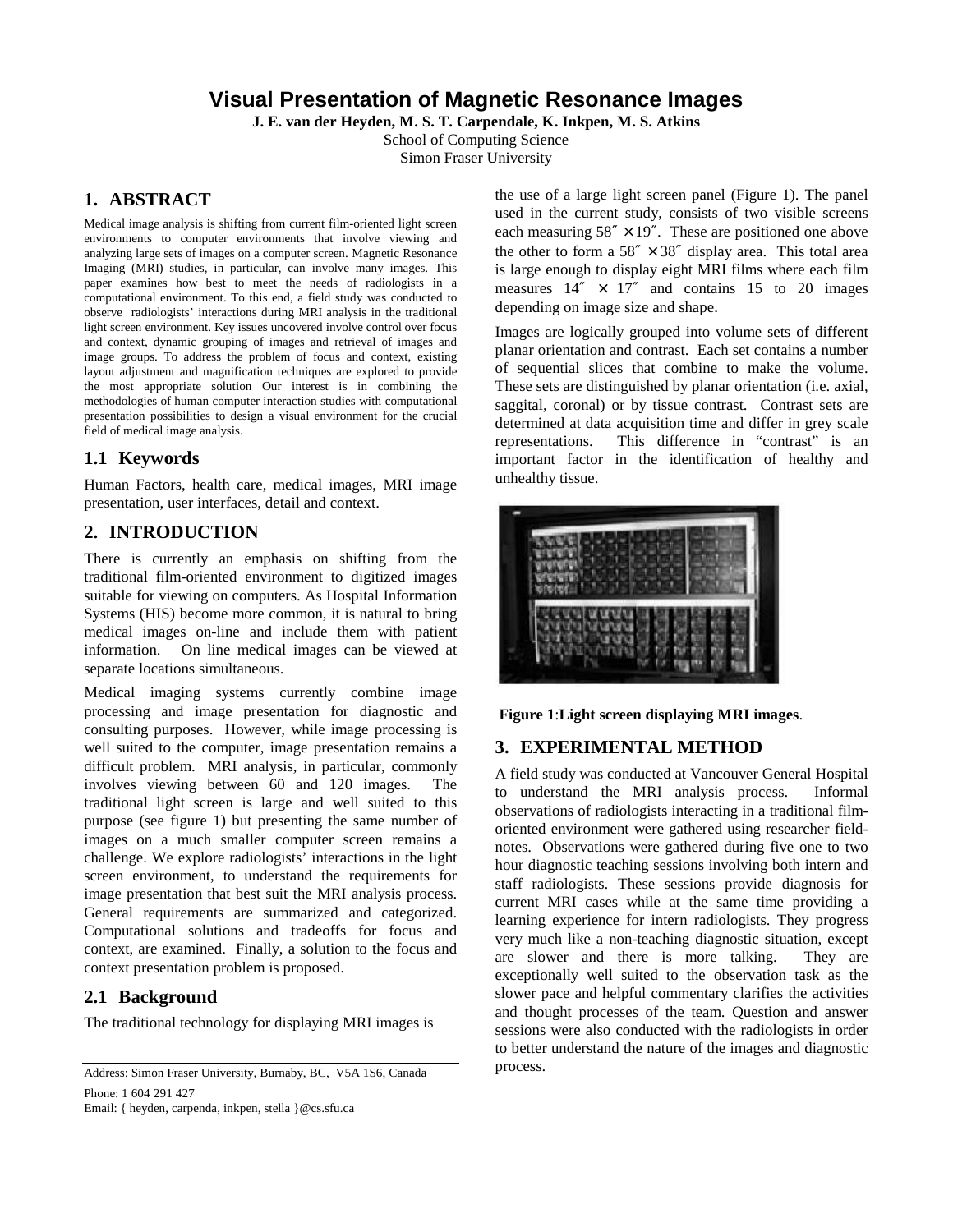### **4. FIELD OBSERVATIONS**

Films are arranged according to logical groupings where appropriate and individual preference otherwise. Arrangement of the films cannot accommodate all aspects of the analyses and in a typical session there is a great deal of physical movement. The radiologists will stand up, sit down, and move to the left or to the right of the screen in order to focus on specific images or image groups. Pointing or sweeping hand motions are also used and can indicate areas of interest. Often radiologists point at one or more images for a prolonged period, marking them for comparison purposes or future reference. Films are sometimes moved to different locations or removed entirely, to obtain better grouping and context. At times an entire film may be extracted from the light screen and held up to the light by hand for closer viewing. In this manner, each session appears to progress in a similar fashion, with the frequency of movements varying from one radiologist to the other. The pattern of observations and comparisons made in each session, however, is unique and dependent on both the radiologist and the particular case.

#### **5. REQUIREMENTS**

It is apparent from observations and discussions that all images are scanned at least once and several subgroups of images are singled out for simultaneous viewing or comparison purposes. As sub-groups may involve some of the same images, it is not possible to permanently position the films so that the components of each subgroup are close together. Radiologists typically solve this problem through physical movement or by reorganization of the films, obtaining multiple groupings of images as required. Although this method appears cumbersome, it allows radiologists complete control and flexibility with regard to which images they view up close, which images they view as a group and which image sets they scan as a whole.

Further examination of the observations and comments from the radiologists resulted in a list of individual actions and associated requirements. Although many of these overlap, in general three main categories of requirements emerged:

*Grouping:* Ability to dynamically group desired images together for simultaneous viewing and comparison. Provide flexible user control over the location and visibility of the groups on the screen.

*Retrieval:* Ability to locate and relocate both stored and visible images as well as stored and user determined groups of images. Provide visual clues and representations of available images and image groups in order to facilitate retrieval.

*Focus and Context:* Ability to view one or more images up close without losing or over lapping the remaining images in the group. Present individual image detail and related contextual images at the same time.

The first two categories, *Grouping* and *Retrieval*, are beyond the scope of this paper not covered here. The rest of the paper addresses the third, *Focus and Context*, requirement.

# **6. COMPUTATIONAL CHOICES**

Research in computational presentation is examined in order to find an appropriate approach for medical imaging presentation that fulfills the focus and context requirement. The traditional light screen provides a large and flexible display space, while the computer screen limits the number of images that can be displayed effectively. Depending on the computer screen size, once the number of displayed images exceeds some maximum, the image size must be decreased and detail is lost. Current systems rely on standard zooming and panning techniques in combination with large and, often multiple computer screens. Magnifying one image using standard zoom can recapture detail but sacrifices context. Increasing the available computer display space postpones the inevitable conflict between presenting detail and maintaining context but does not resolve it. Furthermore, large or multiple screens are expensive and often not an option for smaller hospitals or for use in remote consultation.

This problem indicates a need for a versatile layout and magnification strategy that makes maximum use of screen real estate and provides for both image detail and group context. To our knowledge, research in focus and context magnification techniques (also called fisheye and distortion) has not yet been applied to medical imaging presentation. We examine research in this area for a technique that suits the data involved in the current task.

There are several visual requirements originating from the nature of the data and the MRI analysis task. Though each image in itself represents medical data, the presentation problem requires laying out images as discrete objects. Also, while it is useful to provide magnification of the images, no distortion other than scaling can be tolerated. In other words, the aspect ratio of the image must be maintained throughout any layout adjustments.

As sequential positioning of images in logical groups indicates a volume set of a particular planar orientation, maintenance of positioning information is also crucial. We interpret this as a need to preserve the orthogonality or left/right, up/down ordering of the layout. Orthogonality has been noted as playing an important role in preservation of the user's mental map [5,10]. From our observations we would like to enforce orthogonality in a manner that also preserves parallelism, or the alignment of the images, keeping image centers in a given row or column in a straight line.

Finally, the comparison aspect of the analysis task indicates that selection of more that one image, creating multiple focal views, is also important. Due to the sensitive nature of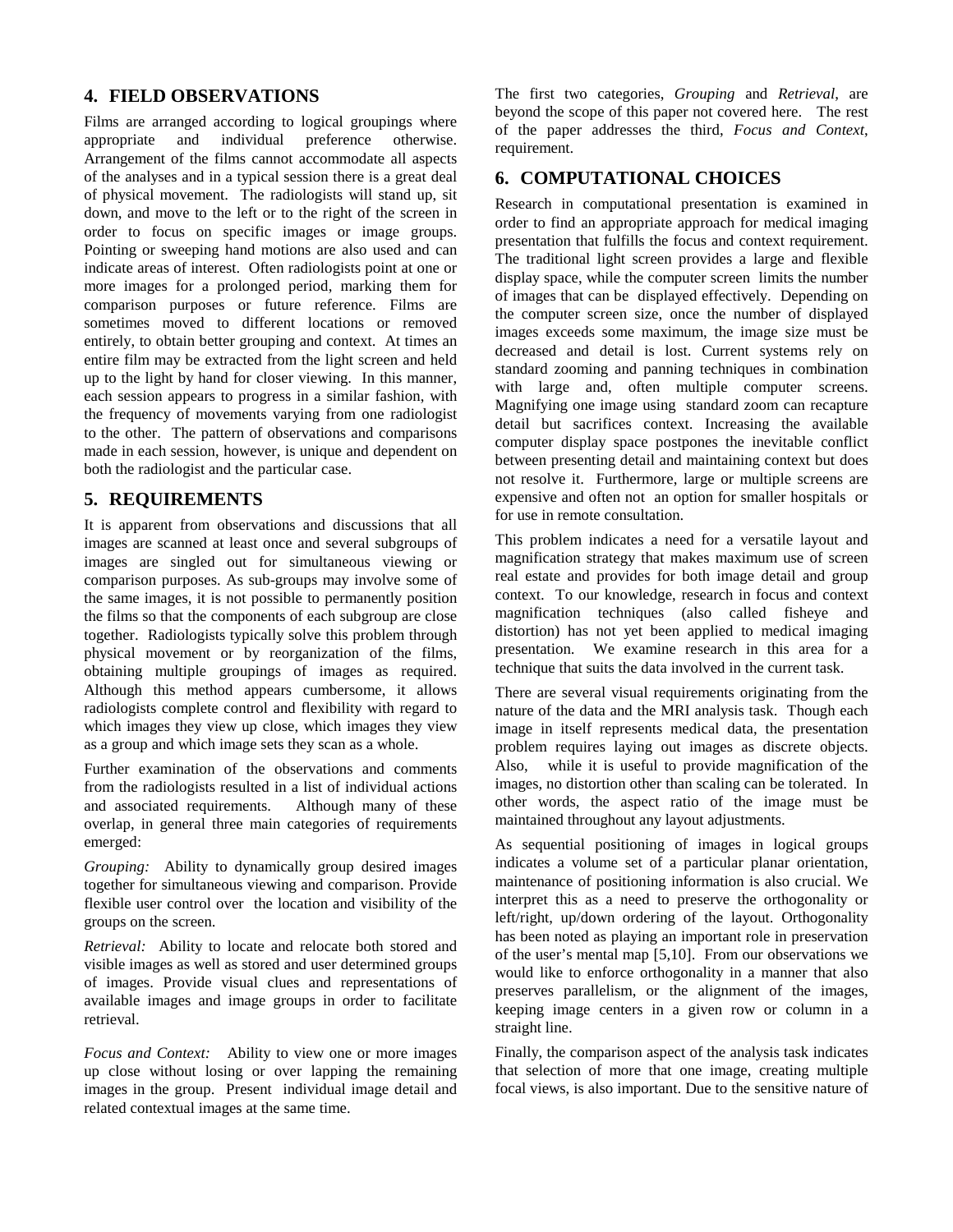this task, it is further important that the focal images are presented with equal scale.

A great variety of distortion presentation techniques exist, varying from the single focal Bifocal Display [9] to powerful multi-focal presentations such as 3DPS [2] and Non-linear views as in [3] (for surveys see [4,6]). However, the orthogonality requirement greatly reduces this list. Early orthogonal approaches [5,7] had to be eliminated because they cause information distortion in the rows and columns that hold focal points and thus would distort the images themselves. The Zoom family [1] introduces smooth interview transitions which also aid in preservation of the mental map but allows a more loose interpretation of orthogonality than would be ideal in this case. The SHriMP[10] approach comes the closest to fitting the observed requirements.

## **7. COMPUTATIONAL APPROACHES**

The orthogonal version of SHriMP complies with most of the layout requirements described in the above section. It operates on discrete objects and thus allows images to remain as separate items. The individual objects are manipulated without distortion ensuring that the images themselves are not distorted. It also preserves orthogonal relationships in a manner that preserves parallelism.

SHriMP expands its focal node, pushes other nodes out of the display area to make space, then scales all nodes to once again fit into the area. Repeating this procedure over sequentially selected focal nodes results in each subsequent selection reducing the magnification of the previously selected focal nodes. Figure 2 shows this effect. One additional focal node is selected and expanded in each image. The variation in scale is apparent.

We propose three multiple foci layout variations:

*Propagating Minimal Scale*. All magnification and expansion operations of the algorithm are completed before re-scaling. In this way sequential selection can be supported within the SHriMP approach. This approach best preserves orthogonality and parallelism but introduces the most white space. See figure 3.

*Constrained Areas.* It is possible to constrain the area of the display that will be affected by a given selection. In this manner, sequential selection does not automatically adjust previous foci and thus allows foci to be the same scale. However, operating in a smaller display area results in limitations of desired minimal size being reached more quickly. This approach also introduces many inter-mediate levels of scale. See figure 4 and 6.

*Space Preserving.* We have been investigating this problem from the perspective of space preservation (for details see [11]). Figure 5 shows two variations. The basic idea behind this approach is to perform adjustments by row and column compressing as necessary. Nodes which are



**Figure 2: Varied scales of foci in sequential selection**



**Figure 3: Propagating Minimal Scale.**





**Figure 4: Constrained Areas.**



**Figure 5: Space Preserving.**

crowded from multiple directions are forced to be smaller while the remaining nodes remain as large as possible. Space preservation can be further increased by increasing the number of levels of scale, though the "mental map" deteriorates as a result. In general, this approach makes good use of space, preserves orthogonality and allows for sequential focal selection, but compromises parallelism. See figures 5 and 7.